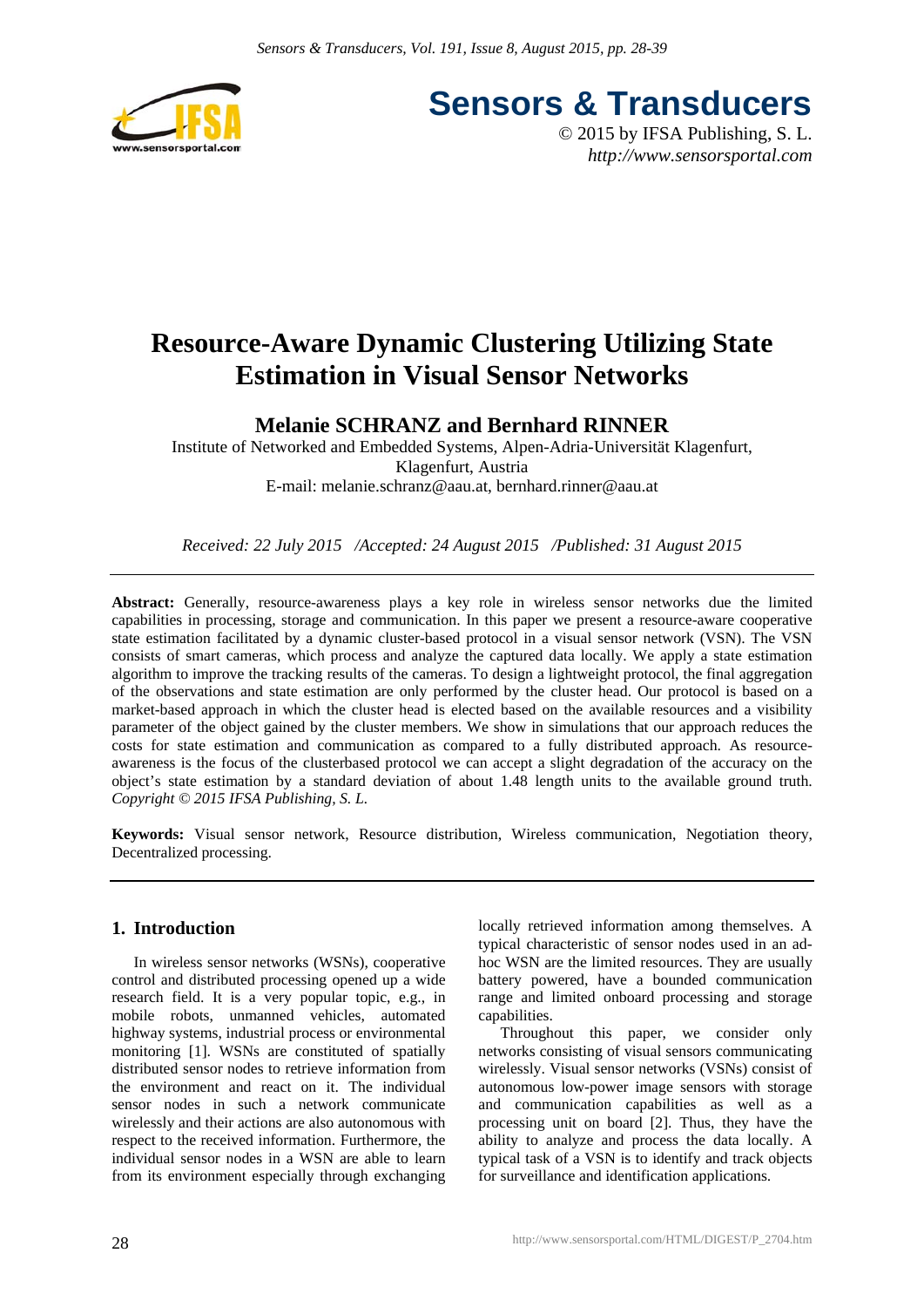The object is usually described by a state, including the position, the velocity or other characteristics of the object. A VSN with overlapping field of views (FOVs) and thus multiple observations of the same target simultaneously asks for aggregating them to a joint, improved observation. To compute a global state, the individual observations are exchanged among the cameras and aggregated locally. These aggregated observations serve as input to state estimation algorithms. A typical approach for state estimation in a VSN is to forward the observations to a central unit. This unit aggregates the observations and performs a global state estimation algorithm. Another possibility in state estimation is to use a fully distributed approach. Each camera exchanges its observations with the other cameras in the VSN and performs global state estimation. In this paper we propose a lightweight resource-aware cluster-based protocol. In a modified market-based approach—proposed by [3]—we elect a cluster head responsible for state estimation incorporating the observations from its cluster members. The role of the cluster head is handed over to a cluster member if the available local resources decrease. Comparing the cluster-based to the centralized approach, scalability is increased and there is no longer the risk of a single point of failure. Further, in resource-aware VSNs the fully distributed approach stresses the camera's capabilities in communication and processing due to the high amount of messages to be exchanged. Further, their observations are processed simultaneously and thus leading to redundant results on each camera.

This paper provides two scientific contributions with a focus on resource-awareness: (i) Utilized by the market-based approach we perform dynamic cluster management including cluster head election and handover. (ii) With evaluations in a simulation environment we show the advantages in terms of resource awareness of the proposed cluster-based protocol over the fully distributed approach. A state estimation algorithm is incorporated for both approaches.

The paper is organized as follows: Section 2 presents the related work to state estimation and clustering methods in VSNs. In Section 3 we define the system model for the cluster-based approach. Further, Section 4 describes the underlying marketbased approach as well as the state-space model. Section 5 shows the cluster-based protocol and the incorporation of the state estimation algorithm. In Section 6 we evaluate the proposed protocol and discuss the simulation results. Finally, Section 7 concludes the paper and gives an outlook on future work.

## **2. Related Work**

In our approach we focus on related work concerning cooperative state estimation and clustering methods in VSNs. Cooperative state estimation is a well-known research topic in VSNs to optimize an object state. There already exist approaches for fully distributed systems having an underlying linear state-space model [4]. Several authors in [5], [6] and [7] propose the distributed Kalman-Consensus Filter (KCF) for distributed state estimation in camera networks. For a non-linear state space model, there exist other filters like the Extended Kalman Filter, the Particle Filter or the newly approached Cubature Kalman Filter. In [8] we made a comparison between these three filters for distributed state estimation in VSNs. The best tradeoff in terms of computational complexity and estimation accuracy when modeling non-linear states is achieved with the Cubature Kalman Filter.

Nevertheless, in a VSN the limited resources of the cameras need to be managed accordingly. One approach to reduce the participating nodes and thus save resources is clustering. The literature describes two main strategies for clustering: (i) In a static cluster the nodes are assigned offline to a specific cluster and do not change over the network's lifetime [9], [10]. (ii) In a dynamic approach clustering is triggered by arising events in the network as in [11], [12], [13] and [14]. In [13] and [14] they use the term *grouping* instead of *clustering*. Nevertheless, their task is to form clusters having a qualifying parameter. In [14] this qualifying parameter describes the extrinsic parameters of a PTZ-camera to examine the cameras coverage over the object of interest. Thus, they focus on distribute tracking performance among the cameras. Further, in [11] and [14] it is necessary to exchange various messages among the cluster members, e.g. to log-in/logoff from the cluster. Also the coverage problem plays a role in VSNs for air space surveillance as in [15] and [16], although the clustering process is directed via a central unit. Especially for resource management of the nodes in VSNs there are several ideas: In [17] they propose a handoff algorithm with adaptive resource management that automatically and dynamically allocates resources to objects with different priority ranks. Their resource management approach is to decrease the frame rate. Similarly it is done in [18], focusing on coverage as well. In [19] a cluster head selects cluster members to deliver tracking responsibilities. Further, in [20] they propose HEED (hybrid, energy-efficient distributed clustering approach) for sensor networks. They select the cluster head based on the residual energy of the node as well as neighbor proximity. Nevertheless, the termination of the clustering approach is dependent on the number of neighbors. A similar approach is realized in [21]. Nevertheless, the communication overhead produced by this clustering protocol is quite high and its usage for battery-powered devices questionable.

In contrast to the existing research directions, our objective is to establish a resource-aware approach for smart cameras in VSNs. We adapt a market based approach proposed in [3] to design a dynamic cluster-based protocol focusing on available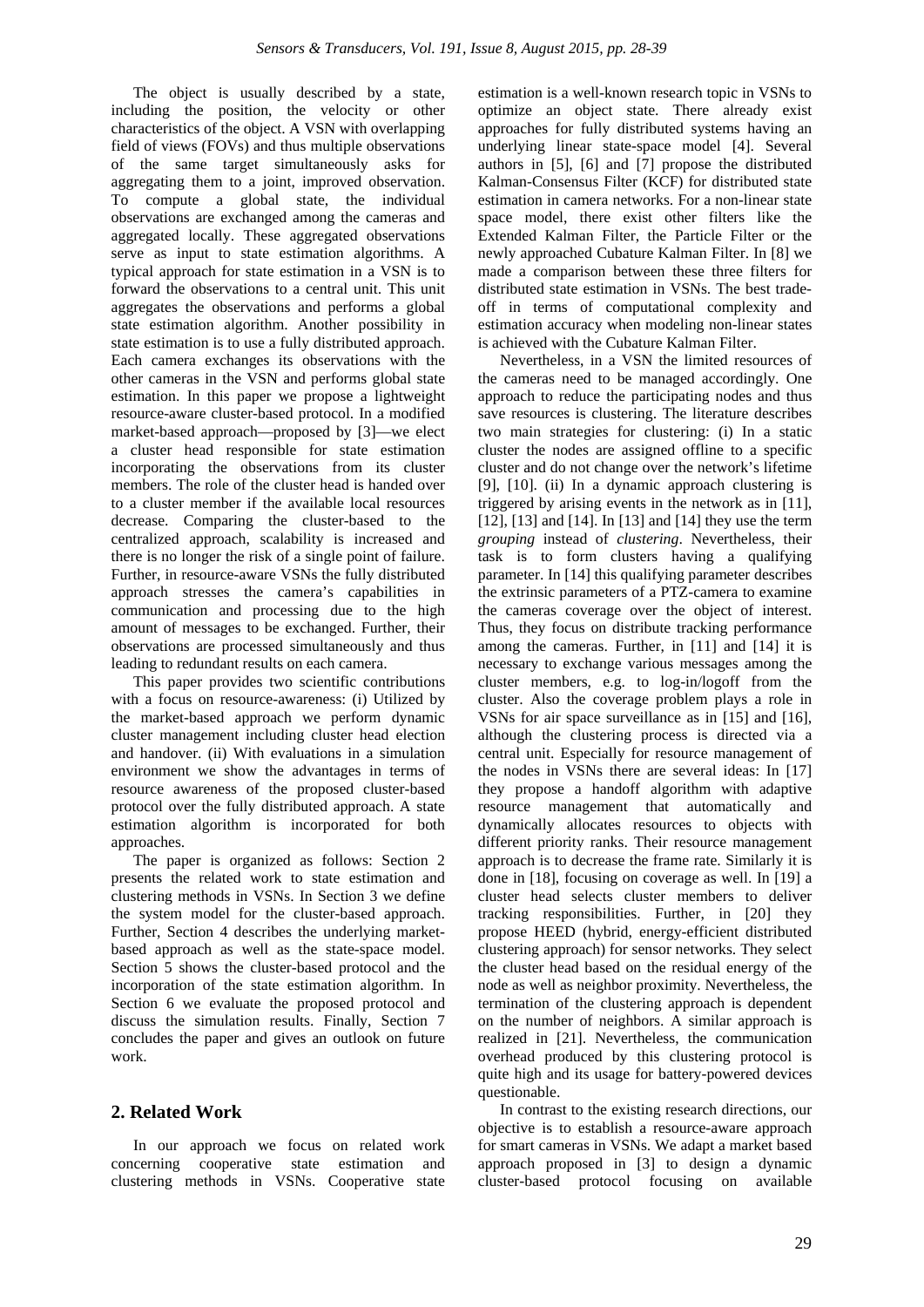resources and a visibility parameter in order to elect a single camera for state estimation. Contrary to [6], we reduce the overhead for communication by designing a lightweight cluster-based protocol with a minimal number of messages to be exchanged and thus, spare a node's resources. Additionally, to the work in [22], this article covers the relaxation of the assumption on object re-identification.

## **3. System Model**

In this paper we consider a VSN of a fixed set of calibrated smart cameras  $c_i \in C$  as illustrated in Fig. 1. The task of the VSN is to monitor the given environment and thus to identify and track one or more specific objects  $o_k \in O$ . We assume a perfect object re-identification. Thus, each  $c_i \in C$  is aware of the object's global identifier. As these cameras are calibrated, they are able to calculate the object's position on the ground plane by applying a homography on the object's image plane coordinates. The object position is referred to as observation. Since the cameras in Fig. 1 have overlapping FOVs, they have the ability to track a specific object ok simultaneously. This enables cooperative work in the VSN. Cooperation is achieved by exchanging their individual observations and processing them accordingly.



**Fig. 1.** VSN with spatially distributed smart cameras performing multiple object tracking.

The objective of this paper is to present a resourceaware protocol for cooperative state estimation in a VSN by forming dynamic clusters one per object in the scene. A cluster is a subset of all cameras in the network  $C^k \subset C$ , whereby a camera  $c_i^k$  is a cluster member of the cluster  $C^k$ , if the camera has the object ok in its FOV. Thus, this cluster is given as

$$
C^k := \{c_i^k \in C | c_i \in C \wedge o_k \text{ in FOV}\}\tag{1}
$$

and  $c_h^k$  represents the cluster head of  $C^k$ .

The dynamics of the clustering is illustrated in Fig. 2. The individual figures show subsequent time slots of a specific cluster  $C^k$ . The camera marked with an x is the cluster head  $c_h^k$  with the responsibility to estimate the state for the specific object *ok*. All cameras with gray colored FOVs indicate the presence of the object in their FOV. Cameras without an x, but with a colored FOV, denote the cluster members.

#### **4. Resource-Aware State Estimation**

In our approach the cluster head is responsible for the collection of the object's observations from all cluster members and to perform cooperative state estimation on them. For its election we propose a market-based approach based on the work of [3]. In this approach the tracking responsibility for a specific object is autonomously distributed among the cameras in the network. This market-based approach is used to elect a single camera as cluster head out of all cluster members. Contrary to the approach in [3], all cluster members continuously track the objects in their FOV.

### **4.1. Market-based Dynamic Clustering**

Within the market-based approach we have two different interacting components: a camera owning the object and cameras bidding for the object. In our case the owner is the cluster head  $c_h^k \in C^k$  with the responsibility for auction initiation. The bidders are the cluster members  $c_i^k \in C^k$  and have the task to bid for an object.

The primary step of the market-based approach is to initiate an auction by the owner for a specific object  $o_k$ . The auction initiation is necessary to elect the owner for the object  $o_k$  in the next round. The possibilities for auction initiation are described in Section 4.1.2. Subsequently, the cluster members  $c_i^k$ track the object in their FOV. With a set of parameters they bid with a utility  $\alpha_i^k$  for the object at the owner's side. The composition of the utility  $\alpha_i^k$  is discussed in Section 4.1.1.

In market-based clustering each camera (cluster head  $c_h^k$  as well as cluster member  $c_i^k$ ) tries to maximize its local utility  $\mathcal{A}_i$  which is given by

$$
\mathcal{A}_i = \sum_{k \in O} \alpha_i^k - p + r. \tag{2}
$$

The parameter *p* describes all payments made and the parameter *r* all received payments in this iteration. According to the Vickrey auction mechanism [23], the state estimation responsibility is transferred to the highest bidder, but at the price by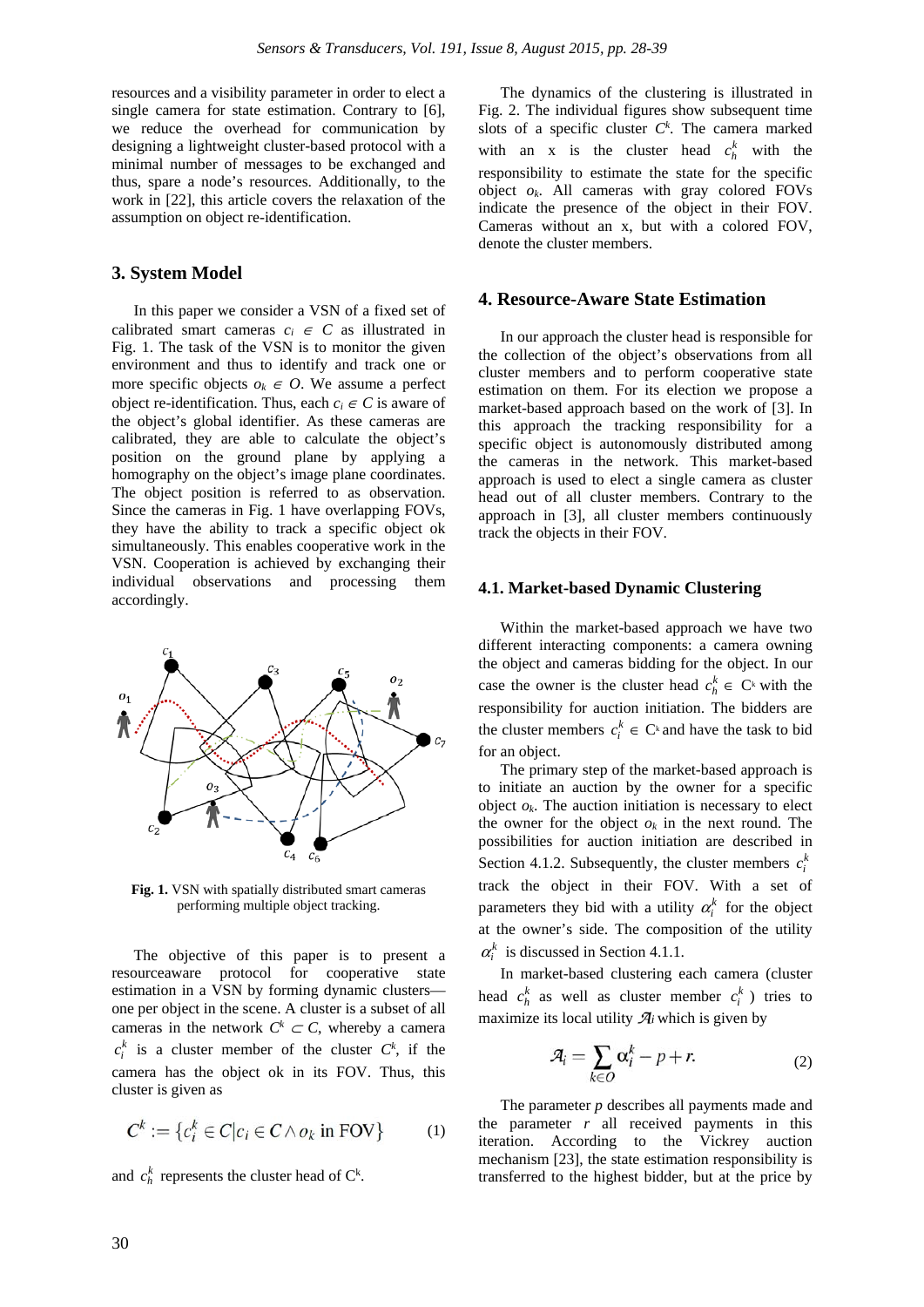the 2nd highest bidder. This strategy imposes to bid truthful valuations from the camera side instead of speculations. If  $\mathcal{A}_i$  can be increased by selling  $o_k$ , the owner chooses the highest bidder to be the next owner of the object  $o_k$  and thus to become the next cluster head  $c_h^k$ . The estimation process and thus, the dynamic cluster "follow" the object's trajectory through the network, as illustrated in Fig. 2.



**Fig. 2.** Dynamic clustering in a VSN. Fig. 2a to Fig. 2d show the clustering in specific time steps.

#### **4.1.1. Utility Definition**

The utility  $\alpha_i^k$  is used as value to bid for an object  $o_k$  in the FOV, if an auction is initiated by the current cluster head  $c_h^k$ . The utility is an election criterion that can be defined with different parameters. In our approach, the utility is based on

two parameters: the available resources on the camera and the confidence in the tracking performance.

Storage, communication and processing power are the most critical resources in VSNs. Especially in VSNs with heterogeneous camera systems the individual distribution of resources can express how many tasks can be fulfilled by a specific camera. The available resources are indicated with *Rtotal;i*, normalized in the range  $0 \le R_{total:i} \le 1$ , and can describe any resources the designer perceives to pay attention to. As already mentioned, we typically pay attention to exchanging, processing and storing the observations retrieved by the visual sensor. The task of sensing is ignored in the resource model, due to its continuous execution. The resources totally available are described with

$$
R_{total,i} = \sum \lambda r
$$
  
=  $\lambda_0 * \sum [r_{WL}^k] + \lambda_1 * r_{E,i}$  (3)  
+  $\lambda_2 * r_{MEM,i} + \lambda_3 * r_{COMM,i}$ 

The parameter  $\lambda = [\lambda_0; ...; \lambda_3]$  with  $\Sigma \lambda_r = 1$ indicates the weights of the resources we pay attention to. The individual resources are denoted with i)  $r_{WL}^{k}$  as the workload for each object  $o_k$  in terms of processing power, ii)  $r_{E,i}$  as the total energy available on the node, iii)  $r_{MEM,i}$  as the total memory available on the node and iv)  $r_{COMM,i}$  as the amount of communication performed. Each parameter is a normalized value between 0 and 1. For the clusterbased protocol presented in Section 5 and the corresponding evaluation in Section 6 we use the parameter  $r_{E,i}$ , solely. Therefore, we set the parameter  $\lambda_1 = 1$ , all others are 0. Thus, we only consider the total energy available on each camera *ci* as we focus on battery powered smart cameras.

The other parameter used for calculating the utility is the local confidence in the tracking performance of the camera on the object *ok*. The confidence, denoted with  $\zeta_i^k$ , can be obtained in various ways. One approach is to derive the confidence out of the matched features when comparing the tracked object to a given model. Another possibility is to use  $\zeta_i^k$  as a visibility parameter described as a binary value [0;1]. A 1 indicates that the object ok can be detected in the FOV of camera *ci*. With a 0 we express that the object is not detected. Thus,  $\zeta_i^k$  can be considered as membership function being a part of the cluster or not. The utility  $\alpha_i^k$  is then defined as

$$
\alpha_i^k = \zeta_i^k * R_{total,i} \tag{4}
$$

The utility  $\alpha_i^k$  is only positive, and thus a valid bid, if the object  $o_k$  is visible to camera  $c_i$ .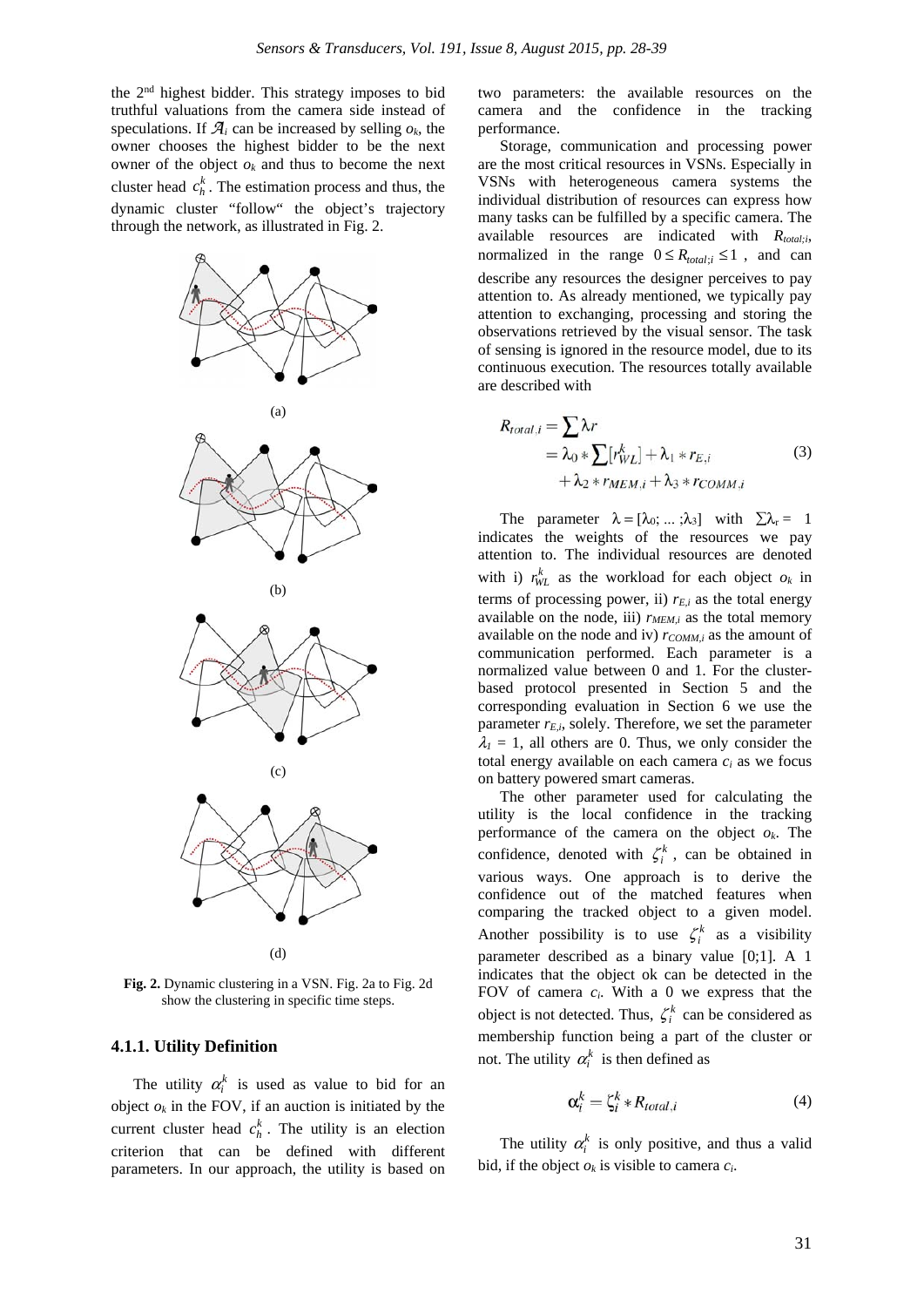## **4.1.2. Auction Initiation**

The cluster head initiates an auction for the election of the cluster head for the next time step. The election is necessary, to select a camera with sufficient resources and confidence of the tracking performance. If the cluster head *sells* the responsibility for object  $o_k$ , we hand over the object ID together with the actual state as initial state for the processing by the new cluster head. If the cluster head can maximize its own utility by *keeping ok* it remains the cluster head for the next time step as well.

Selecting a proper time for the handover is essential to limit the communication overhead produced by the market-based approach itself. As can be seen in Figs. 2a to 2d a new cluster head is elected after an auction initiation. We identified three possibilities, when an auction can be initiated: (i)  $\alpha_h^k = 0$ : The utility of  $c_h^k$  is equal to zero—the worst case with no available resources at all or the object is no longer in the camera's FOV. (ii)  $\alpha_h^k < \alpha_{thr}$ : The utility of  $c_h^k$  is smaller than a given threshold. (iii) We continuously initiate an auction at regular intervals to examine  $\alpha_h^k < \alpha_i^k$ , hence, the utility of  $c_h^k$  is smaller than the utility of a cluster member  $c_i^k$ .

For the cluster-based protocol presented in Section 5 and the corresponding evaluation in Section 6 we apply the auction initiation point ii.

#### **4.2. State-Space Model**

The objective of a VSN is to detect and track objects. As we assume overlapping FOVs in the VSN we can perform cooperative state estimation on the object's state. In our approach we choose a continuous state, describing the position and the velocity of the object moving in the VSN. Equation 5 describes the state s consisting of position (*x,y*) and velocity  $(\dot{x}, \dot{y})$  of an object  $o_k$  determined by camera *ci* at time step *t*.

$$
s_i^k(t) = [x_i^k(t), y_i^k(t), \dot{x}_i^k(t), \dot{y}_i^k(t)]
$$
 (5)

The state is modeled in a linear state-space model. As an approach for cooperative state estimation Song et al. [6] designed a Kalman Consensus model for fully distributed processing in VSNs. Their approach serves as reference system in Section 6. Furthermore, we apply the Kalman Consensus Filter of [6] in the cluster-based protocol.

#### **5. The Cluster-Based Protocol**

In our cluster-based protocol (cp. Algorithm 1) the camera can take on either of the following two roles for each object in its FOV.

**Cluster Head**  $c_h^k$ . The cluster head is an elected camera in the VSN. It has the task of collecting the observations and the bids from the cluster members. Further, it performs a state estimation algorithm and initiates an auction to trigger cluster head election if necessary.

**Cluster Member**  $c_i^k$ . First, a cluster member waits for a defined timeout to receive a request for auction initiation. After receiving the request, the cluster member provides the cluster head its observation and bid to a corresponding object. If no request for auction initiation was received within the timeout, the camera assigns itself as cluster head. This procedure is denoted as the initialization phase of the clusterbased protocol.

| <b>Algorithm 1:</b> The cluster-based protocol for                                       |  |  |  |
|------------------------------------------------------------------------------------------|--|--|--|
| a resource-aware state estimation.                                                       |  |  |  |
| ObjectDetection();                                                                       |  |  |  |
| for $\forall$ $o_k$ in FOV do                                                            |  |  |  |
| role $(k)$ =role $(\tilde{k})$ ;                                                         |  |  |  |
| GetObservation();                                                                        |  |  |  |
| switch (role $(k)$ ) do                                                                  |  |  |  |
| case $(c_h^k)$ :                                                                         |  |  |  |
| InitiateAuction();                                                                       |  |  |  |
| ReceiveInformation();                                                                    |  |  |  |
| PerformStateEstimation();                                                                |  |  |  |
| if $(\alpha_i^k > \alpha_h^k)$ then<br>Handover $(s_i^k);$<br>role $(\tilde{k})=c_i^k$ ; |  |  |  |
| case $(c_i^k)$ :                                                                         |  |  |  |
| WaitTimeout();                                                                           |  |  |  |
| <b>if</b> (ReceiveRequest ()) <b>then</b>                                                |  |  |  |
| SendInformation();                                                                       |  |  |  |
| else                                                                                     |  |  |  |
| role $(\tilde{k})=c_h^k$ ;                                                               |  |  |  |
| <b>if</b> (ReceiveHandover ()) then                                                      |  |  |  |
| role $(\tilde{k})=c_h^k$ ;                                                               |  |  |  |

For each iteration of the cluster-based protocol in Algorithm 1, the initial task for all cameras in the VSN is the detection of the objects. As already mentioned, we assume a global identifier for each object known by the cameras in the VSN. With ObjectDetection() we can identify all objects  $o_k$  in the FOV of a camera. The first task for each camera is to take over the role in  $\text{role}(\tilde{k})$  of the camera from the previous time step of the specific object  $o_k$ . For all detected objects  $o_k$  the camera retrieves its local observations  $z_i^k$  in Observation() and calculate the corresponding utility  $\alpha_i^k$ .

L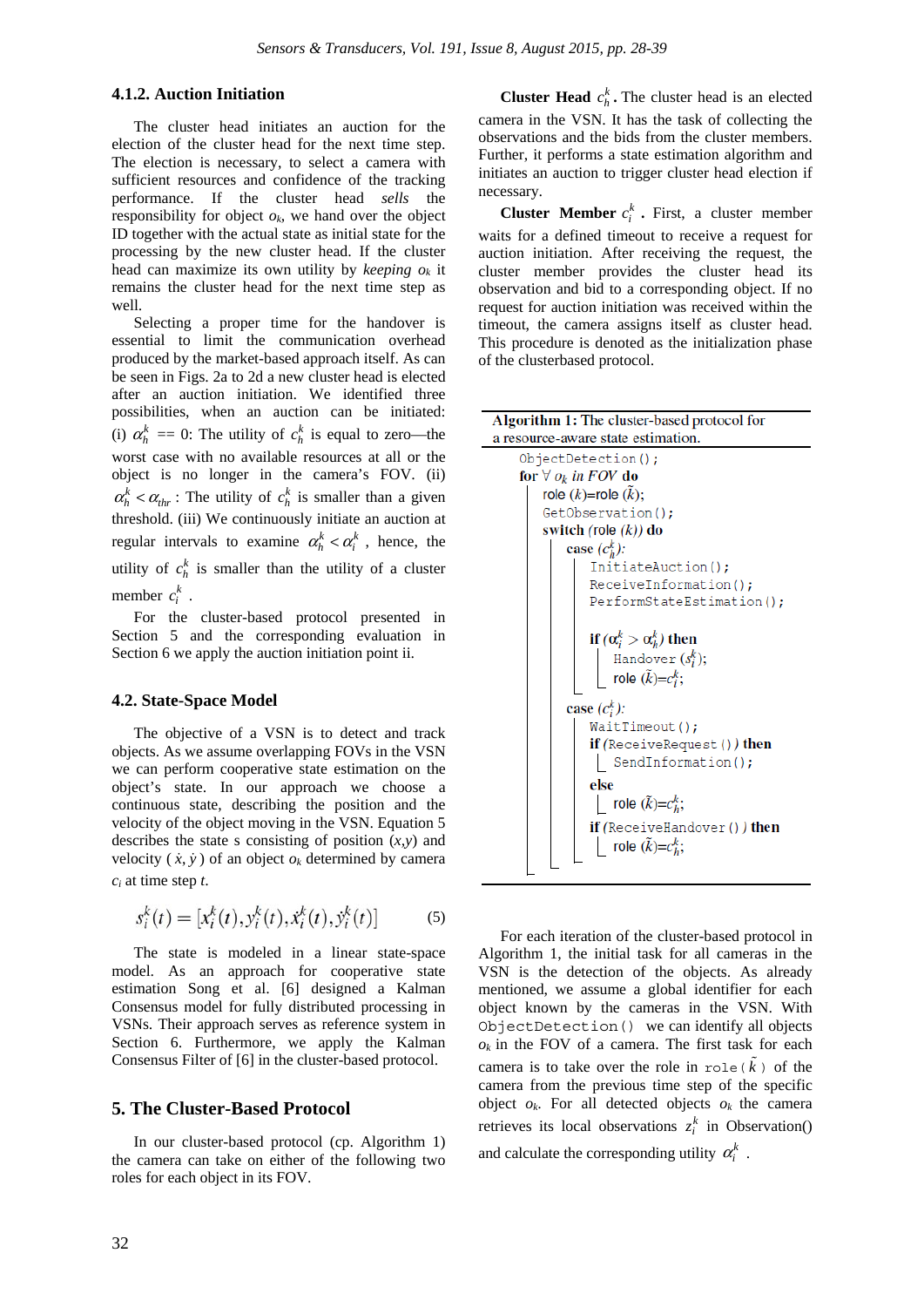If the camera is a cluster head  $c_h^k$  it initiates an auction by InitiateAuction(). Thereafter, it receives the observations  $z_i^k$  — in our case the object position on ground plane — as well as the utlity  $\alpha_i^k$  from the cluster members with ReceiveInformation(). In the next routine it performs state estimation to optimize the object's state in PerformStateEstimation() by integrating the received observations from the cluster members. Now if one of the received utilities  $\alpha_i^k$  is smaller than the local utility of the cluster head  $\alpha_h^k$ , the cluster head performs a handover and transmits the current estimated state  $s_i^k$ *is* using Handover ( $s_i^k$ ) to the new cluster head  $c_i^k$  . Thereby, it assigns itself as cluster member.

In case, the camera is a cluster member  $c_i^k$ , it first waits for a defined timeout in WaitTimeout(). If  $c_i^k$  is able to receive a request from the cluster head in ReceiveRequest(), it transfers the object's observation  $z_i^k$  as well as the corresponding utility  $\alpha_i^k$  to the cluster head in SendInformation(). On the other hand, if  $c_i^k$  has not received a request, it assigns itself as cluster head  $c_h^k$  Further, if  $c_i^k$ receives the message ReceiveHandover() it assigns itself to the cluster head  $c_h^k$  and adopts its tasks in the next time step. With the self-nomination it is possible to assign multiple cluster heads for a single object. Nevertheless, in the next iteration of the algorithm the auction initiation process elects a cluster head through the exchanged utilities. Thus, after the first bidding process the issue on multiple cluster heads is resolved. In this process, each selfnominated cluster head initiates an auction, in which the cluster head with the highest utility keeps its role.

### **5.1. Additional Settings to the Cluster-Based Protocol**

To keep the dynamic cluster head allocation as lightweight as possible, cluster members do not know each other, only the cluster head is in knowledge of them. Joining a cluster is straightforward. If a camera detects an object, it waits for a predefined timeout to receive a message for auction initiation by an already existing cluster head. Since it is able to detect and identify the object, it has also information about its state and the related utility. Leaving the cluster is only possible, if the camera is not able to detect the object in its FOV. Nevertheless, if this is the case, the camera shows simply no reaction on messages for auction initiation. Thus, the cluster head would not receive any further information related to the object by this camera. Further, a camera failure or a camera

adding to the network would not disturb the process of the clustering protocol.

#### **5.2. State Estimation**

In this work we apply the Kalman Consensus Filter (KCF) proposed by [6] as state estimator. The major steps are summarized in Algorithm 2. In the information form of the Kalman Filter, prediction and update are done in one step,

$$
s_i^k(t+1) = A_i(t)s_i^k(t) + K_i^k(t)[z_i^k(t+1) - H_i(t)s_i^k(t)]
$$
 (6)

The observations of the cameras are indicated with  $z_i^k$  ( $t+1$ ) identically described as the state in Equation 5 with position ( $x_i^k(t)$ ,  $y_i^k(t)$ ) and velocity  $(\dot{x}_i^k(t), \dot{y}_i^k(t))$ . Further,  $A_i$  is denoted as the state change for each time step  $t$  and  $H_i$  referred to as the observation matrix, which maps the true state space into the observed space. The Kalman gain  $K_i^k$ defines how much the difference between the previous estimation and the actual measurement influences the actual estimation. Algorithm 2 summarizes the main steps in KCF state estimation. As input for the state estimation in PerformStateEstimation() serves the current observation  $z_i^k(t+1)$ , the state  $s_i^k(t)$  from the last time step *t* and the corresponding covariance matrix  $P_i^k(t)$ . First, the information matrix and the information vector are built in BuildInformation(). The information vector *ui* in Equation 7 is a statistical generalization of the observation, whereas the information matrix *Ui* in Equation 8 builds the covariance matrix expressing the uncertainty in the estimated values of the system state.

| Algorithm 2: PerformStateEstimation()                 |  |
|-------------------------------------------------------|--|
| <b>input</b> : current observations $z_i^k(t+1)$ from |  |
| all participants $(c_i^k$ and $c_k^k$ ); state        |  |
| $s_i^k(t)$ and covariance matrix $P_i^k(t)$           |  |
| from the last time step $t$ .                         |  |
| <b>output</b> : state $s_i^k(t+1)$ and covariance     |  |
| matrix $P_i^k(t+1)$ update.                           |  |
| BuildInformation();                                   |  |
| StateEstimation();                                    |  |
| StateUpdate();                                        |  |
| $u_i^k = \sum H_i^T R_i^{-1} z_i^k$                   |  |

$$
U_i^k = \sum_i H_i^T R_i^{-1} H_i \tag{8}
$$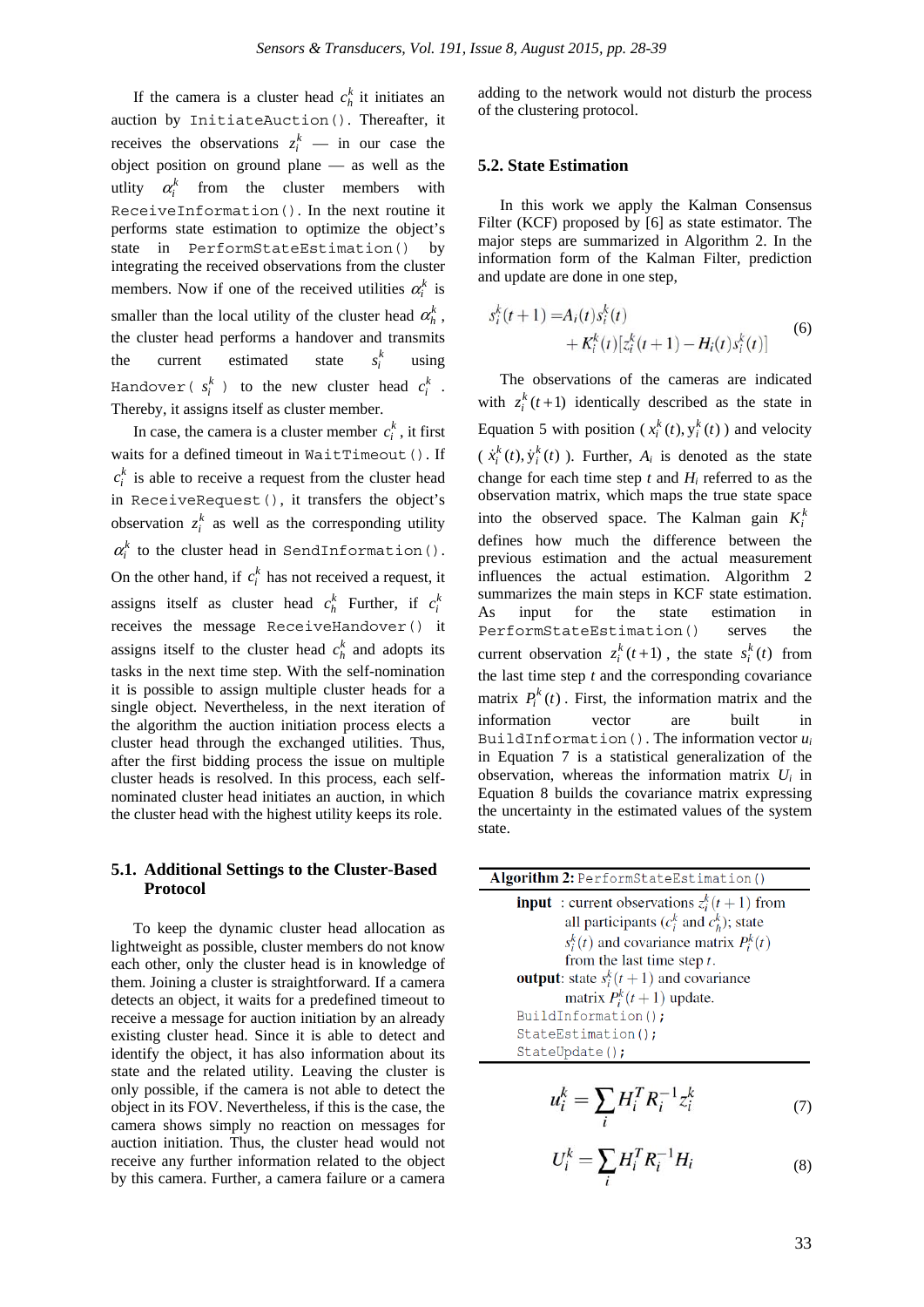Within StateEstimation() the state is estimated as described in Equation 6. The state  $s_i^k$  as well as the error covariance  $P_i$  are updated in StateUpdate() with

$$
P_i^k(t+1) = A_i(t)M_i^k(t)A_i(t)^T + B_i(t)Q_i(t)B_i(t)^T
$$
  
\n
$$
s_i^k(t+1) = A_i(t)s_i^k(t)
$$
\n(9)

where  $M_i^k(t) = (P_i^k(t)^{-1} + U_i^k)^{-1}$ . Finally we return  $P_i^k$  and  $s_i^k$  as inputs for the iteration in the next time step.

## **5.3. Relaxing the Assumption on Object Re-Identification**

In the underlying approach a perfect object reidentification is assumed. As it is well-known, the task of object re-identification is a tremendous challenge in image processing in terms of computation cost and re-identification accuracy. Reidentifying the same object, especially in multiobject tracking scenarios, with a classification accuracy of 100% is extremely difficult, if not impossible to realize. Typical examples are that the target objects get lost due to overlap with other moving or static objects, changes in illumination, incidences of light or extremely fast moving targets. The error in re-identification also directly infects the credibility of the underlying observations on the object. To overcome and smooth errors generated through the loss of objects in reidentification, we focus on compensating the errors made in vision, especially in re-identification.

By utilizing mathematics, object re-identification can be described as a static classification issue. The classification is formed related to set theory expressing a class by describing an arbitrary attribute  $\overline{\mathcal{A}}$  with

$$
\forall y : (y \in o | \mathcal{A}(o) \Longleftrightarrow \mathcal{A}(y))
$$
 (10)

where y can only take two labels for object ok [24]. Thus it forms a binary problem whether the object ok has the attribute of being correctly identified positive—or not—negative. This gives us two attributes  $A = [A_1, A_2]$ . Thus, mapping this statement on sets, the object ok can belong only to one class with

$$
A \neq B \Longleftrightarrow \forall o_k : (o_k \in A \Longrightarrow x \notin B) \tag{11}
$$

where *A* and *B* are two sets or classes, respectively. If an object  $o_k$  is identified, it belongs to class A with  $\{o_k | \mathcal{A}_1\} \in A$ . If it is not identified, it belongs to class B with  $\{o_k | \mathcal{A}_2\} \in B$ . Being positively or negatively identified are also known as *true positives* and *true negatives*. The downside includes also *false positives*  — wrongly identified objects —and *false negatives* 

— wrongly not-identified objects. These types are summarized in Table 1. Within the literature, this 2×2 matrix is known as contingency table comparing two nominal variables—the actual class and the decisions of the classificator.

The major consequence of a false negative or a false positive classification — or rather identification — of an object are illustrated in Fig. 3 and Fig. 4. The figures show two objects  $o_1$  and  $o_2$  to be identified by cameras  $c_1$ ,  $c_2$  and  $c_3$ . Further, the rectangles beside these cameras indicate a list of objects locally identified. Firstly, Fig. 3a shows the correct identification of object  $o_1$  by camera  $c_1$ . Following the proposed cluster-based protocol in Fig. 3b, camera *c3* would receive an auction initiation from  $c_1$ . Unfortunately the object  $o_1$  was *falsely* identified by  $c_3$  as  $o_2$ . Thus, the camera  $c_3$  doesn't react on the auction initiation, but rather builds a new cluster for the falsely identified object  $o<sub>l</sub>$ . The risk exists that  $o_1$ 's measurements get lost as this object is identified as  $o_1$  and  $o_2$  within the VSN. A match of their identifiers is no longer possible. A second failure could arise as illustrated in Fig. 3b. A second object, namely object  $o_2$  moves into  $c_3$ 's FOV during the auction initiation process with c1. In this case, object  $o_2$  is identified by  $c_3$  as  $o_1$ . Thus,  $c_3$  is bidding for the *falsely* identified object  $o<sub>l</sub>$ . If it owns the object in the next step  $o_1$  comes up with wrong position information. Further, another camera in the VSN could be able to *positively* re-identify object *o2*. Thus, several previous position information details get lost. Moreover, the object  $o<sub>l</sub>$  still exists in the VSN. This could lead to further collisions in position exchange when initiating an auction.

Secondly, Fig. 4 shows an example of false negative identification. As we can see in Fig. 4a the objects  $o_1$  and  $o_2$  are prepared to enter the observation area of the VSN. In Fig. 4b *c1* should have both objects in its FOV. Nevertheless, only object *o2* was identified.

## **5.3.1. Diminishing the Influence on False Positives**

As described in the previous section, the object identification part is considered as classification problem. From Table 1 we can see that only 2 classifications produce problems: i) false positives, where the object is identified although its real ID is different, and ii) false negatives, where the object is not identified at all. Subsequently, we focus on diminishing false positives already one step before the identification process makes its classification.

**Table 1.** Classification in terms of object re-identification.

|                       | Object's ID is x | Object's ID is |
|-----------------------|------------------|----------------|
| Object identified     | True positive    | False positive |
| Object not identified | False negative   | True negative  |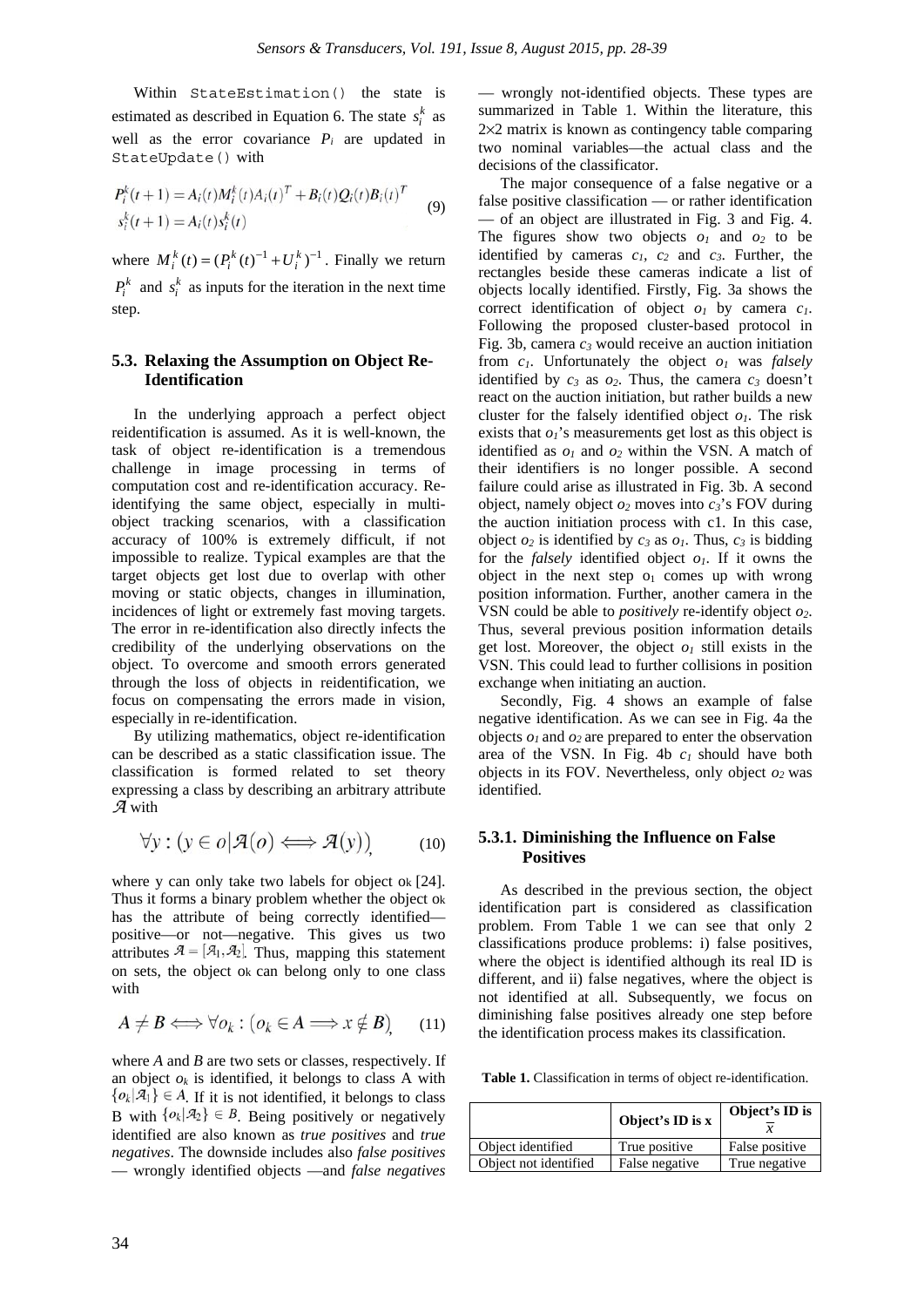

**Fig. 3.** Illustration of false positive classification in the application of object re-identification.



**Fig. 4.** Illustration of false negative classification in the application of object re-identification.

In the proposed cluster-based protocol, the cluster head initiates auctions at pre-defined intervals or as reaction to events. The message InitiateAuction(), introduced in Algorithm 1, is received by the cluster members as well as by other cameras in range. To overcome a false positive classification as illustrated in Fig. 3b and Fig. 3c we propose to hand over more information about the object. The message auction initiation contains the ID of the object *ok.* We expand its payload with information on the object position on the ground truth.

$$
InitiateAuction() = (ID_k; x; y)
$$
 (12)

In case a camera receives the InitiateAuction() it has the object's ID together with its position locally available. This allows to compare the retrieved with the locally gained values in order to match the appropriate object. Nevertheless, this asks for the assumption that the cluster head has a true positive identification.

## **6. Simulation and Experimental Results**

We evaluate the proposed resource-aware state estimation with a dynamic clustering approach by simulation studies. For these evaluations we use a new VSN-Simulator [25], a graphical simulator built in the game engine Unity3D. The reason for developing a new simulator beside the existing ones, as presented in [14], was to create a tool that i) is easy in installation, use and extension of the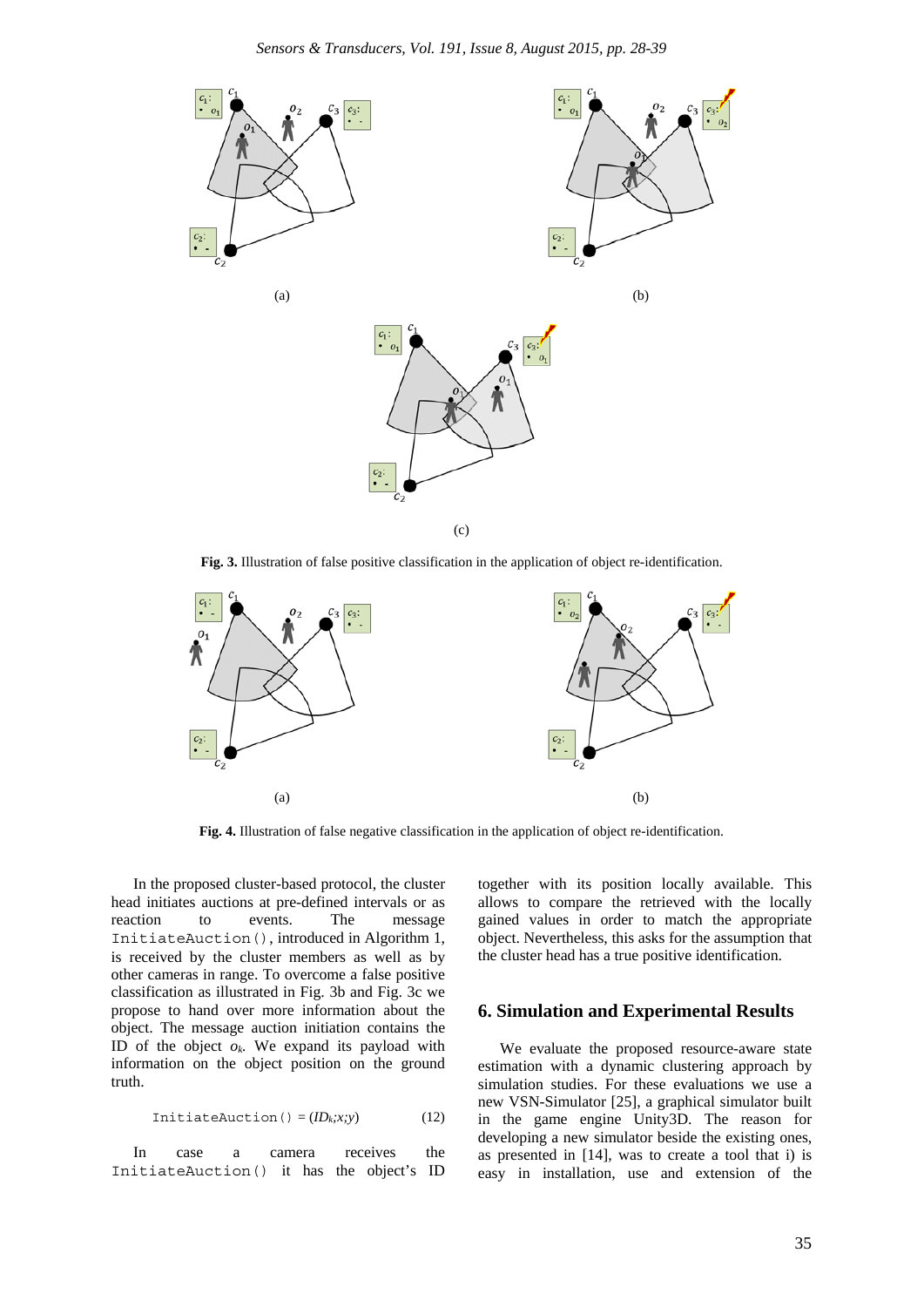simulation environment, ii) can model multiple cameras, iii) having a simulator close to real-time performance (up to now all 2 seconds a measurement is made), and iv) getting a fancy looking and thus motivating environment with multiple GUI elements. The VSN-simulator provides 26 smart cameras set to 14 emulated office rooms. Fig. 5 shows a screenshot of the simulator, with 3 chosen camera views and buttons to interact with (add objects, delete objects, switch tracking of objects on/off and save the observations). In the simulation environment the cameras have overlapping FOVs and the object identification as well as all other processing task concerning clustering and state estimation runs locally on the cameras. The corresponding scripts to the processing tasks were written in C#. The tracking of the object is realized by the so-called raycast method provided by Unity3D. In simple terms, if a camera has a sustained sight on the object, it gets the object's coordinates.



**Fig. 5.** A screenshot of the VSN-Simulator.

Fig. 6 shows the scenario for the underlying simulation results together with the trajectory the object is moving on. In our evaluation we consider a single room of the VSN-Simulator equipped with 9 cameras. The object is following pre-defined waypoints. The coordinates on the object's trajectory are further denoted as ground truth. Within a simulation environment, the cameras need individual observations from the object. Thus, each camera's tracking output is a random modification of the ground truth. In this evaluation we set the modification value randomly to a standard deviation of 3 length units.

#### **6.1. Performance Measure**

A first evaluation is referred to the accuracy of the object state gained by the proposed resourceaware dynamic clustering protocol. To compare the clusterbased protocol with the fully distributed approach of [6] both were implemented to the simulator using C#. For this evaluation we present the results for  $t = 1, ..., 52$  measurement points on the object's trajectory of Fig. 6. On an average 5 of the

9 cameras have the object in their FOV. Thus, for the clusterbased protocol, we have 5 participants (consisting of cluster head and cluster members) on average as well.



**Fig. 6.** A screenshot of the considered scenario in the VSN-Simulator including the object's trajectory.

Fig. 7 illustrates the estimated x and y coordinates for a single object, comparing the fully distributed approach with the cluster-based protocol to the camera output, a random modification of the ground truth of the observed object. The difference of the estimated object's state between the applied filters using the cluster-based protocol and the fully distributed approach is evaluated in Table 2.



**Fig. 7.** Comparing the results of state estimation in the cluster-based protocol, the fully distributed approach and the camera observation.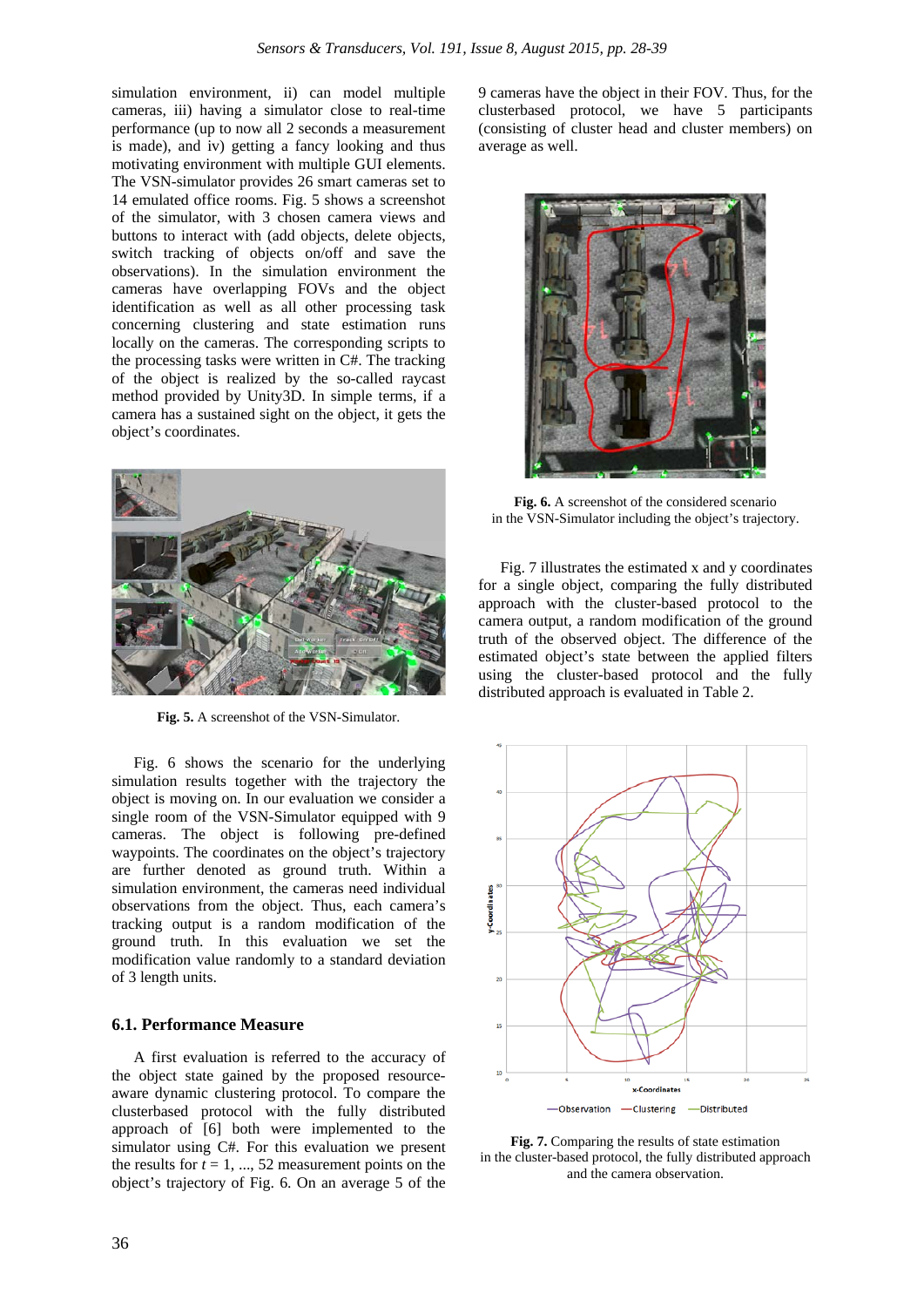| Method                 |      | <b>RMSE</b> |      |      |
|------------------------|------|-------------|------|------|
|                        |      |             | x    |      |
| Fully distributed      | 1.06 | 0.93        | 0.64 | 0.54 |
| Clustering<br>approach | 1.71 | 1.88        | 1.24 | 1.08 |

**Table 2.** Comparison between the fully distributed and the clustering approach of the RMSE and the standard deviation s to the ground truth of the tracked object.

The state accuracy computed in a distributed approach achieves a higher accuracy of the actual object's state. Comparing the root-mean-square errors (RMSE) and the standard deviation  $\sigma$  in x and y, the distributed approach was able to reduce the error to almost 50%. The reason is that in the distributed approach the cameras exchange full states and the error covariance matrices instead of single observations as with the clusterbased protocol.

#### **6.2. Resource Measure**

Further evaluations are related to the resource consumption of the VSN within the simulation environment. Therefore, we record the exchanged messages as well as the operations for state estimation applied for the cluster-based protocol and the fully distributed approach. Both of the following evaluations include the initialization phase of the cluster-based protocol.

In the simulator we have the following settings for this evaluation: The communication channel is wireless and thus, we exchange the messages by broadcasting. We record the exchange of the messages for both approaches in 1 office room of 9 cameras with overlapping FOVs (see Fig. 6). Further, in this evaluation we consider  $t = 1, \ldots, 52$ measurement points, as for the performance measure in Section 6.1. As before, we have on average of 5 of the 9 cameras having the object in their FOV.

#### **6.2.1. Communication Effort**

Table 3 describes the messages for both approaches with its content. As can be seen, the total payload of the fully distributed approach exceeds the one of the cluster-based approach. The message payload is based on the standard C data types short int (2 Bytes) and float (4 Bytes). Table 4 shows the average number of messages exchanged for 52 measurement points per camera. If we multiply the retrieved number of the individual message types with the payload in Bytes from Table 3, we get for the distributed approach 165.48 Bytes, for the cluster-based protocol only 14.14 Bytes on average per camera.

**Table 3.** Message types in the distributed approach and the cluster-based protocol together with content and total payload size in Bytes.

| <b>Fully Distributed approach</b> |                          |                        |
|-----------------------------------|--------------------------|------------------------|
| <b>Message Type</b>               | <b>Content</b>           | <b>Payload (Bytes)</b> |
| ExchangeInformation()             | $\cdot$ U<br>$\cdot$ S?  | 80 Bytes               |
| ExchangeFinalState()              |                          | 72 Bytes               |
| <b>Cluster-based Protocol</b>     |                          |                        |
| <b>Message Type</b>               | <b>Content</b>           | <b>Payload (Bytes)</b> |
| InitiateAuction()                 |                          | 2 Bytes                |
| SendInformation()                 | $\cdot, \alpha^{\kappa}$ | 8 Bytes                |
| Handover ()                       |                          | 48 Bytes               |

| <b>Table 4.</b> Number of messages exchanged in the fully  |
|------------------------------------------------------------|
| distributed and the clustering approach for 52 measurement |
| points on average per camera.                              |

| <b>Fully Distributed approach</b> |                       |  |
|-----------------------------------|-----------------------|--|
| <b>Message Type</b>               | Avg. Number per $c_i$ |  |
| ExchangeInformation()             | 1.09                  |  |
| ExchangeFinalState()              | 1.09                  |  |
| <b>Cluster-based Protocol</b>     |                       |  |
| <b>Message Type</b>               | Avg. Number per $c_i$ |  |
| InitiateAuction()                 | 0.19                  |  |
| SendInformation()                 | 0.94                  |  |
| Handover()                        | 0.13                  |  |

#### **6.2.2. Computational Effort**

In a further analysis, we focus on comparing the amount of operations. Therefore, we compare the number of additions and multiplications between the two approaches. The result is shown in Table 5 comparing the average number of additions and multiplications for 52 measurements per camera. From the simulation result of Table 5 we can see that the clustering approach needs a much lower number of operations on average. For the cluster-based protocol the number of operations  $N<sub>o</sub>$  on average are given with

$$
N_0^k(t) = t * (82.42 + 89.45)
$$
 (13)

with *t* as the measurement point index. The first number indicates the additions, the second the multiplications for state estimation and the clustering process. In the distributed approach each camera has the same number of operations to execute on average given by

$$
N_0^k(t) = t * (399.02 + 356.77)
$$
 (14)

again, with *t* as the measurement point index. The first number indicates the number of additions, the second the number of multiplications. In the clusterbased protocol the state estimation is calculated only on the cluster head. In contrast, in the fully distributed approach the operations are executed on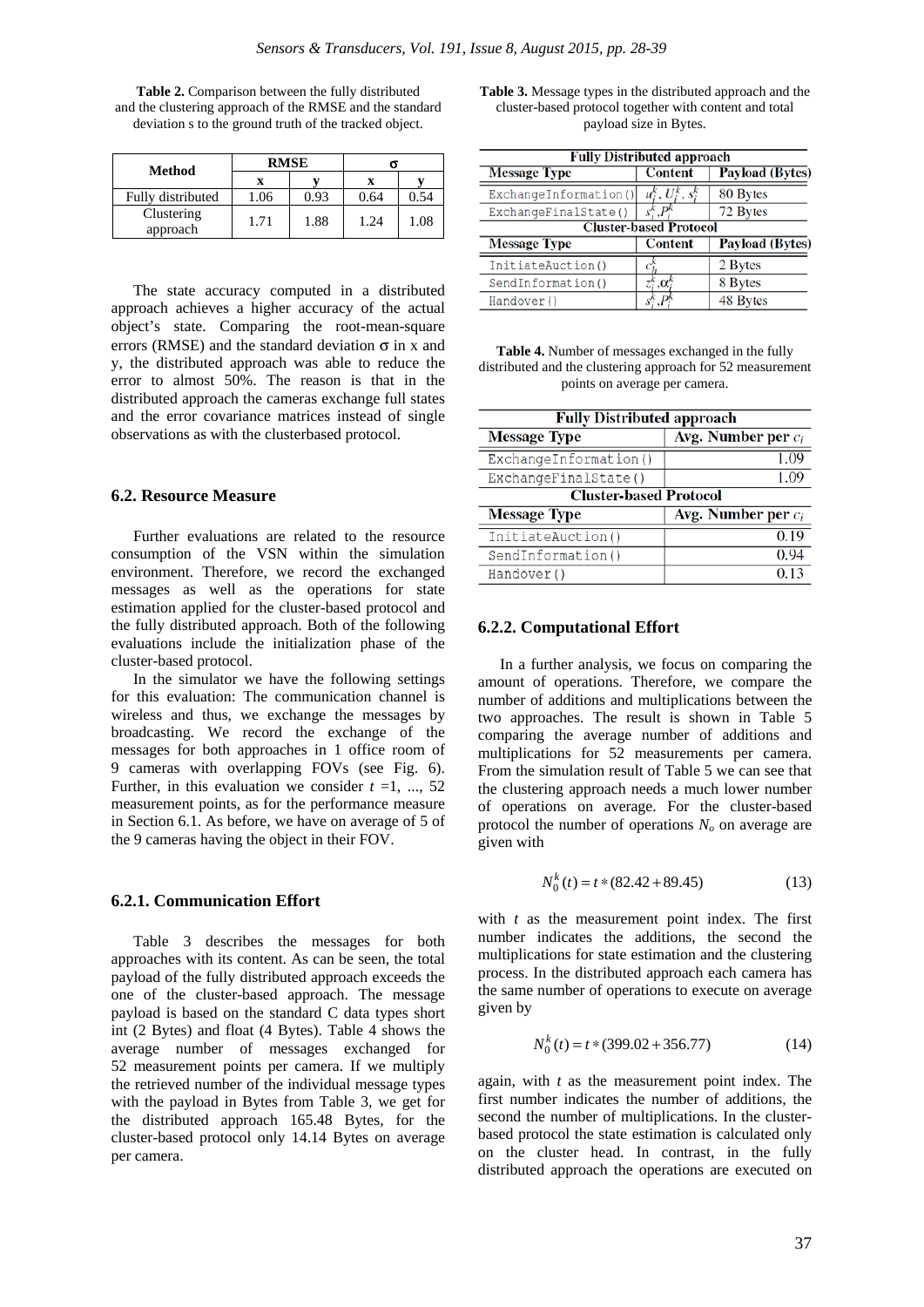each participating camera. Thus, we can achieve an enormous reduction of processing and storage consumption in the cluster-based approach when comparing it to the fully distributed approach.

**Table 5.** Number of operations for state estimation in the fully distributed approach and the cluster-based protocol for 52 measurement points on average per camera.

| Method            | <b>Additions</b> | <b>Multiplications</b> |
|-------------------|------------------|------------------------|
| Fully distributed | 399.02           | 356.77                 |
| Cluster-based     | 82.42            | 89.45                  |

## **7. Conclusion and Future Work**

In this paper we propose resource-aware state estimation with a cluster-based protocol for VSNs with limited capacities in storage, processing and communication. Our simulation results show that the achieved accuracy of the state estimation in the cluster-based protocol declines compared to fully distributed systems. Nevertheless, the achieved reduction of communication and storage consumption confirm that the cluster-based protocol is a highly applicable resourceaware approach for VSNs. Thus, a trade-off between accuracy and resource-awareness exists for object tracking applications in low-power systems. The next step is to integrate the validated approach into a VSN of real cameras. As a low-cost development platform we use the pandaboard<sup>1</sup> extended with a standard web cam. Furthermore, an approach is presented to relax the assumption on perfect object reidentification that is typically assumed in approaches dealing with coordination and control. This approach can be used to classify the object's state given by the tracker as output.

## **References**

- [1]. W. Ren and R. Beard, Consensus seeking in multiagent systems under dynamically changing interaction topologies, *IEEE Transactions on Automatic Control,* Vol. 50, No. 5, 2005, pp. 655– 661.
- [2]. S. Soro and W. Heinzelman, A survey of visual sensor networks, *Advances in Multimedia*, Vol. 2009, 2009, p. 21.
- [3]. L. Esterle, P. R. Lewis, X. Yao, and B. Rinner, Socio-economic vision graph generation and handover in distributed smart camera networks, *Transactions on Sensor Networks,* Vol. 10, No. 2, 2014, pp. 20:1–20:24.
- [4]. R. Olfati-Saber and N. Sandell, Distributed tracking in sensor networks with limited sensing range, in *Proceedings of the IEEE American Control Conference*, June 2008, pp. 3157–3162.
- [5]. C. Ding, B. Song, A. Morye, J. Farrell, and A. Roy-Chowdhury, Collaborative sensing in a distributed ptz camera network, *IEEE Transactions on Image Processing,* Vol. 21, No. 7, July 2012, pp. 3282–95.
- [6]. B. Song, C. Ding, A. T. Kamal, J. A. Farrell, and A. K. Roy-Chowdhury, Distributed camera networks, *IEEE Signal Processing Magazine,* Vol. 28, No. 3, May 2011, pp. 20–31.
- [7]. C. Soto and A. Roy-Chowdhury, Distributed multitarget tracking in a self-configuring camera network, in *Proceedings of the IEEE Conference on Computer Vision and Pattern Recognition,* June 2009, pp. 1486–1493.
- [8]. V. Bhuvana, M. Schranz, M. Huemer, and B. Rinner, Distributed object tracking based on cubature Kalman filter, in *Proceedings of the Asilomar Conference on Signals, Systems and Computers*, November 2013, pp. 423–427.
- [9]. S. K. Chaurasiya, T. Pal, and S. D. Bit, An enhanced energy-efficient protocol with static clustering for WSN, in *Proceedings of the International Conference on Information Networking,* 2011, pp. 58–63.
- [10]. A. S. Zahmati, B. Abolhassani, A. B. S. Asghar, and A. S. Bakhtiari, An energy-efficient protocol with static clustering for wireless sensor networks, *International Journal of Electronics, Circuits and Systems,* Vol. 1, No. 2, 2007, pp. 135–138.
- [11]. H. Medeiros, J. Park, and A. Kak, Distributed object tracking using a cluster-based kalman filter in wireless camera networks, *IEEE Journal of Selected Topics in Signal Processing,* Vol. 2, No. 4, Aug. 2008, pp. 448–463.
- [12]. M. Taj and A. Cavallaro, Distributed and decentralized multi-camera tracking : a survey, *IEEE Signal Processing Magazine,* Vol. 28, No. 3, 2011, pp. 46–58.
- [13]. J. Mallett, The role of groups in smart camera networks, Ph. D. dissertation, *Massachusetts Institute of Technology,* 2006.
- [14]. F. Qureshi and D. Terzopoulos, Smart camera networks in virtual reality, in *Proceedings of the IEEE,* Vol. 96, No. 10, 2008, pp. 1640–1656.
- [15]. M. Hooshmand, S. M. R. Soroushmehr, P. Khadivi, S. Samavi, and S. Shirani, Visual sensor network lifetime maximization by prioritized scheduling of nodes, *Journal of Network and Computer Applications,* Vol. 36, 2013, pp. 409– 419.
- [16]. E. S. Torshizi and E. S. Ghahremanlu, Energy efficient sensor selection in visual sensor networks based on multi-objective optimization, International *Journal on Computational Sciences and Applications,* Vol. 3, 2013, pp. 37–46.
- [17]. C.-H. Chen, Y. Yao, D. Page, B. Abidi, A. Koschan, and M. Abidi, Camera handoff with adaptive resource management for multicamera multi-target surveillance, in *Proceedings of the 5th IEEE International Conference on Advanced Video and Signal Based Surveillance,* 2008, pp. 79–86.
- [18]. B. Dieber, C. Micheloni, and B. Rinner, Resourceaware coverage and task assignment in visual sensor networks, *IEEE Transactions on Circuit and Systems for Video Technology,* Vol. 21, 2011, pp. 1424 – 1437.
- [19]. E. Monari and K. Kroschel, Task-oriented object tracking in large distributed camera networks, in *Proceedings of the 7th IEEE International Conference on Advanced Video and Signal Based Surveillance,* 2010, pp. 40–47.

1

 $^{\rm l}$ http://pandaboard.org/